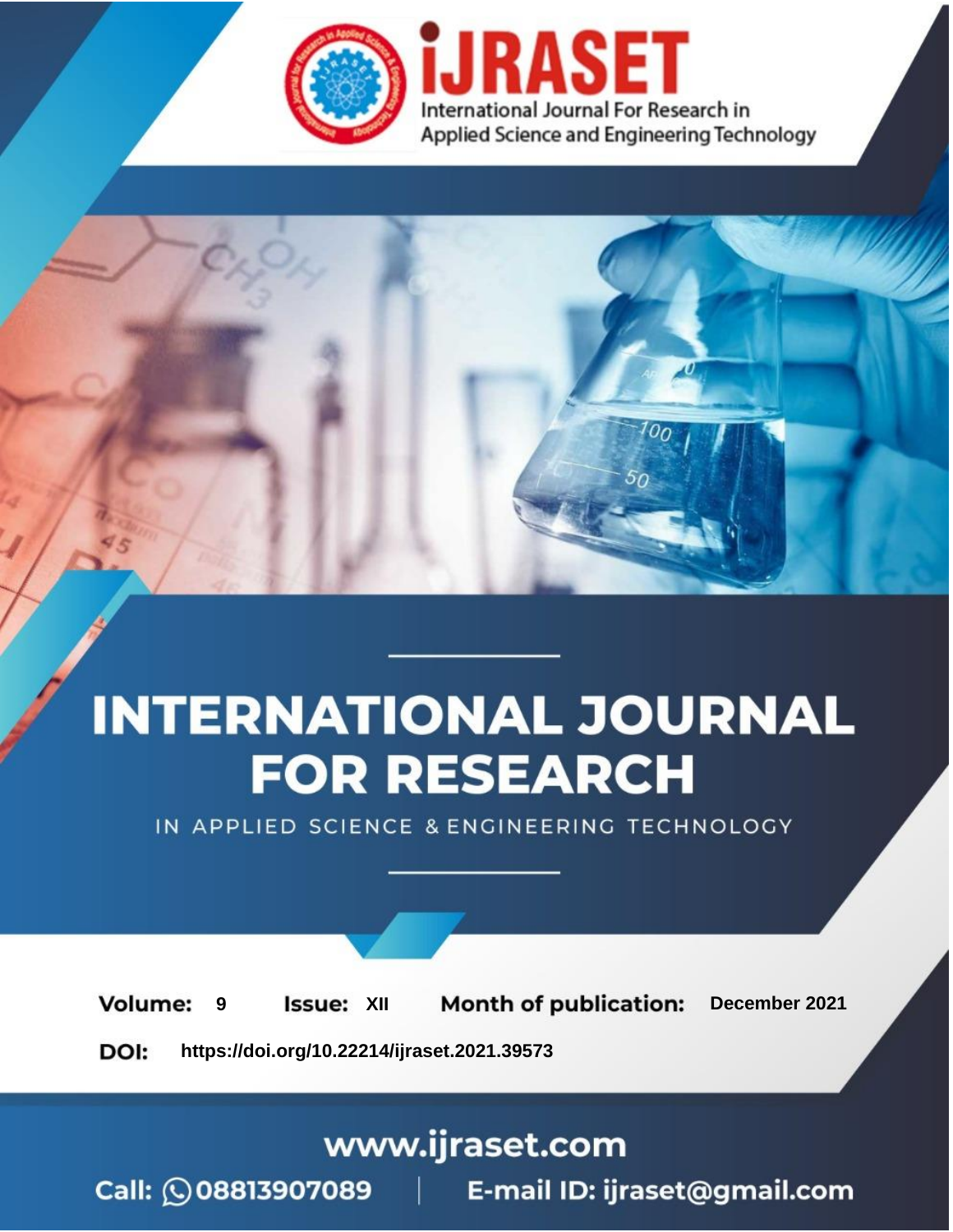

### **Artificial Intelligence and Threat to Humanity**

Rajesh Kulkarni

*Head of dept. computer science, HCES BCA College Gadag*

*Abstract: AI is growing in popular technology with various uses can be seen in many aspects of life. AI has many positive effects and creates social benefits. AI applications can improve health and living conditions, facilitate justice, create wealth, enhance public safety, and reduce the impact of human activities on the environment and climate (Montreal Declaration 2018). AI is a tool that can help people do their jobs faster and better, creating many benefits. But, beyond that, AI can also facilitate new tasks, for example by analyzing research data on an unprecedented scale, thus creating an expectation of scientific knowledge. can be beneficial in all aspects of life. In this paper we are describing negative effects of AI. Keywords: Artificial intelligence, ML, Artificialgeneral intelligence · Socio-technical systems*

#### **I. INTRODUCTION**

Despite widespread unfamiliarity, AI is a technology that can transform every area of life. It is a giant tool that allows people to rethink how we integrate information, analyze data, and use the resulting information to improve decision-making. Our hope through this comprehensive review is to explain AI to an audience of decision-makers, thought leaders, and interested observers, and demonstrate how AI has changed and is changing. change the world and raise important questions for society, the economy, and governance

The preface to the term "AI" was the 1956 Dartmouth Summer Research Project on Artificial Intelligence, where the term was coined by McCarthy and colleagues (McCarthy et al. 2006). In their proposal for this project, McCarthy et al. suggested that machines could be built to simulate "every aspect of learning or any other characteristic of intelligence", the use of language, the formation of concepts and abstractions, the interpretation of solving problems that are currently open to people and selfimprovement.

This highlights the first problem in understanding AI, which is the goal of replicating or mimicking its intelligence. Intelligence itself is a controversial concept, and it's unclear what intelligence or intelligence an AI should reproduce to deserve to be called AI.



#### OVERVIEW OF AI

#### *A. Perspectives OF AI*

- *1)* Machine learning as a prime example of a close understanding of AI, i.e. a technique that successfully reproduces very specific cognitive processes
- *2)* General AI
- *3)* AI as a synonym of Convergence of social engineering systems includes but goes beyond narrow AI technologies.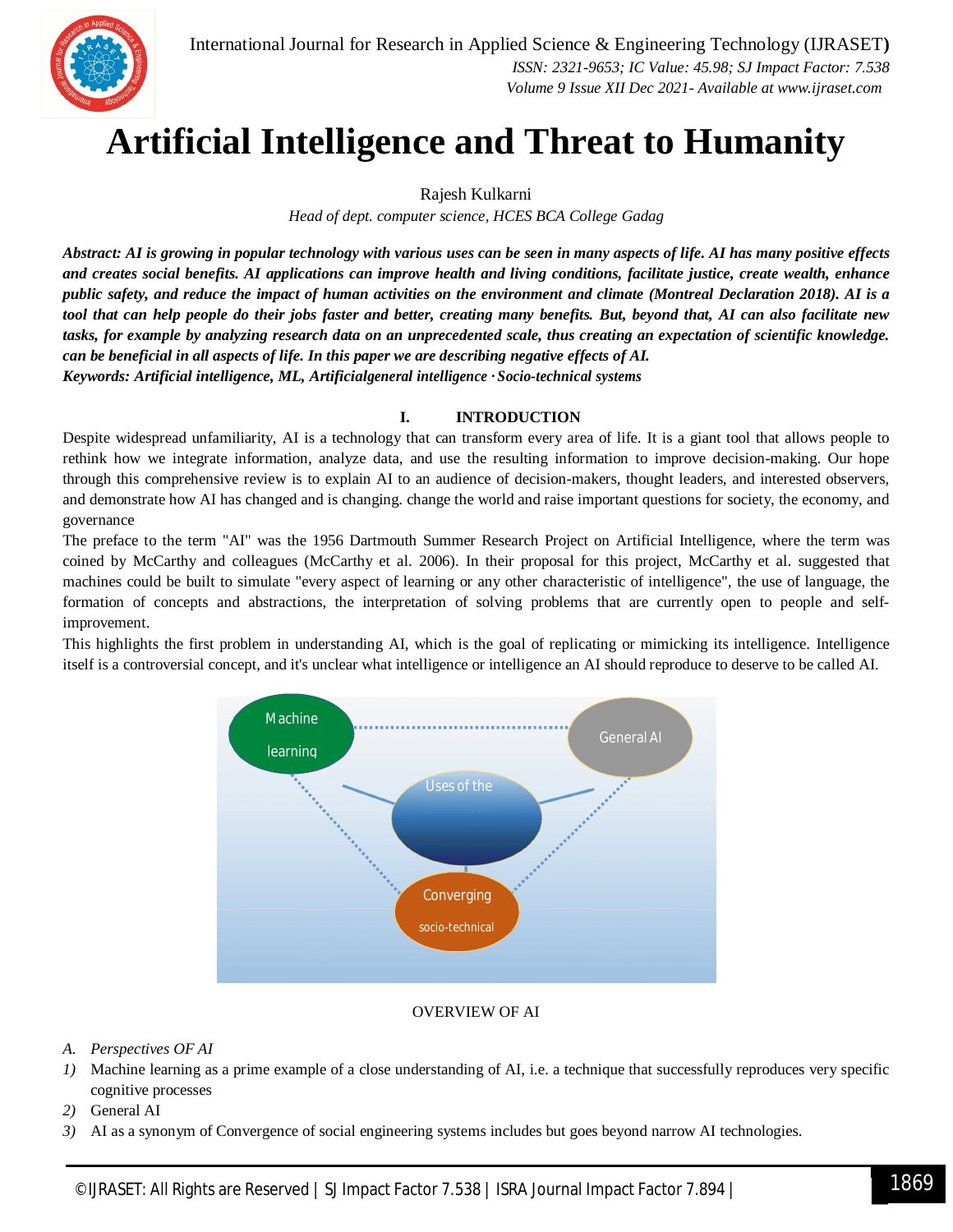International Journal for Research in Applied Science & Engineering Technology (IJRASET**)**



 *ISSN: 2321-9653; IC Value: 45.98; SJ Impact Factor: 7.538 Volume 9 Issue XII Dec 2021- Available at www.ijraset.com*

**II. ARTIFICAL INTELLIGENCE PLAY USEFUL ROLES IN EVERY FIELD LIKE IN MEDICAL APPLICATIONS**

Doctors assess patients and their health risks with the help of artificial machine intelligence.The applications help to educate the machine about the side effects of various medicines. Nowadays, medical professionals are trained with artificial surgery simulators. It uses application which helps in detecting and monitoring neurological disorders and stimulate the brain functions also helps in the radio surgery. Radio surgery is used in operating tumours and help in the operation without damaging the surrounding tissues and machine need no breaks like the humans do they are programmed for long times and can continuously perform without getting bored or distracted machines does not get tired .their efficiency is not affected by any external factor and it does not get in the way of continuous work. And overall this performance machine always take right decision .This is the level of AI. It reaches the place where humans can't reach. Thus, helps to solve issues in a jiffy.

In 2013, the Oxford Martin School released a report predicting that 7% of jobs in the US could be threatened by NEW technologies like AI. within two decades due to advances in AI technology. Last year, the administration raised similar concerns in a presidential report on AI. The AND report, titled "Artificial Intelligence, Automation, and Economics," concludes that AI-driven automation demonstrates the need for active public policies and strong safety nets. than to deal with work interruptions. Of course, projections of total job losses are fundamentally uncertain. Experts disagree on the size of the impact that new technologies will have on the workforce. While some warn of staggering unemployment, others point out that technology may create new job categories that will employ displaced workers. A third group argues that the computers will have little effect on employment in the future. Any policy measures that address the future of employment must account for the uncertainty of outcomes on employment.

If automation technologies like robots and artificial intelligence make jobs less secure in the future, there needs to be a way to deliver benefits outside of employment. "Flexicurity," or flexible security, is one idea for providing healthcare, education, and housing assistance whether or not someone is formally employed. Extending the income tax credit, providing a guaranteed basic income, and encouraging companies to share profits are ideas that should be considered in the event of prolonged unemployment. Its cost is very high apart from installation cost, it repair and maintenance also require huge cost.

Machines cannot create. They can only do what is taught or commanded to them. While they help with design and creativity, they can't match the power of the human brain. People are sensitive and intelligent and they are also very creative. They can generate ideas, think outside the box. They see, hear, think and feel, which machine cannot. Feelings guide your thoughts, which machines absolutely lack. No matter how much the machine outgrows, it does not have the intuitive abilities of the human brain, and it cannot reproduce them.

#### **II. FINDINGS**

The main problem with GDP stagnating or growing at the expected rate is unemployment. People without the necessary skills are in demand. There is a big gap between supply and demand because of this. This is the riskiest and can have serious consequences. With capital-intensive technologies, the human-intensive need has diminished in some industries. If in the future humans don't add their skills, we may soon find that they will be replaced by machines.

#### **III. CONCLUSION**

All that said, with the pros and cons of artificial intelligence weighed, it depends on the reader, the user, and their point of view. AI and robotics will improve the way we think, the way we explore new horizons, whether it's space or the ocean.

As it is said, necessity is the mother of all innovation, so is AI. People know what they need and better define their needs and quickly turn them into reality. If AI surpasses humanity in general intelligence and becomes "super intelligent", then it could become difficult or impossible for humans to control. . A second source of concern is that a sudden and unexpected "intelligence explosion" might take an unprepared human race by surprise.

#### **REFERENCES**

- [1] American Association for Artificial Intelligence (AAAI), Welcome to AI Topics, 2003, http://www.aaai.org/AITopics/ -- a Web-based library of introductory information about various areas of artificial intelligence; altogether, a resource with links to hundreds (thousands?) of sites, organized by an easy-to-use, interactive index.
- [2] George Luger, Artificial Intelligence: Structures and Strategies for Complex Problem Solving, Fourth Edition Addison-Wesley, 2002 -- a well-respected introduction to artificial intelligence, as witnessed by its being in its fourth edition.
- [3] Peter Norvig, AI on the Web, http://aima.cs.berkeley.edu/ai.html -- a list of over 800 links on various aspects of artificial intelligence.
- [4] Nils J. Nilsson, *Artificial Intelligence: A New Synthesis*, Morgan Kaufmann Publishers, 1998 -- another fine introductory textbook on artificial intelligence.
- [5] Stuart Russell and Peter Norvig, Artificial Intelligence: A Modern Approach, Second Edition, Prentice-Hall, 2003 -- the leading introductory textbook in the field.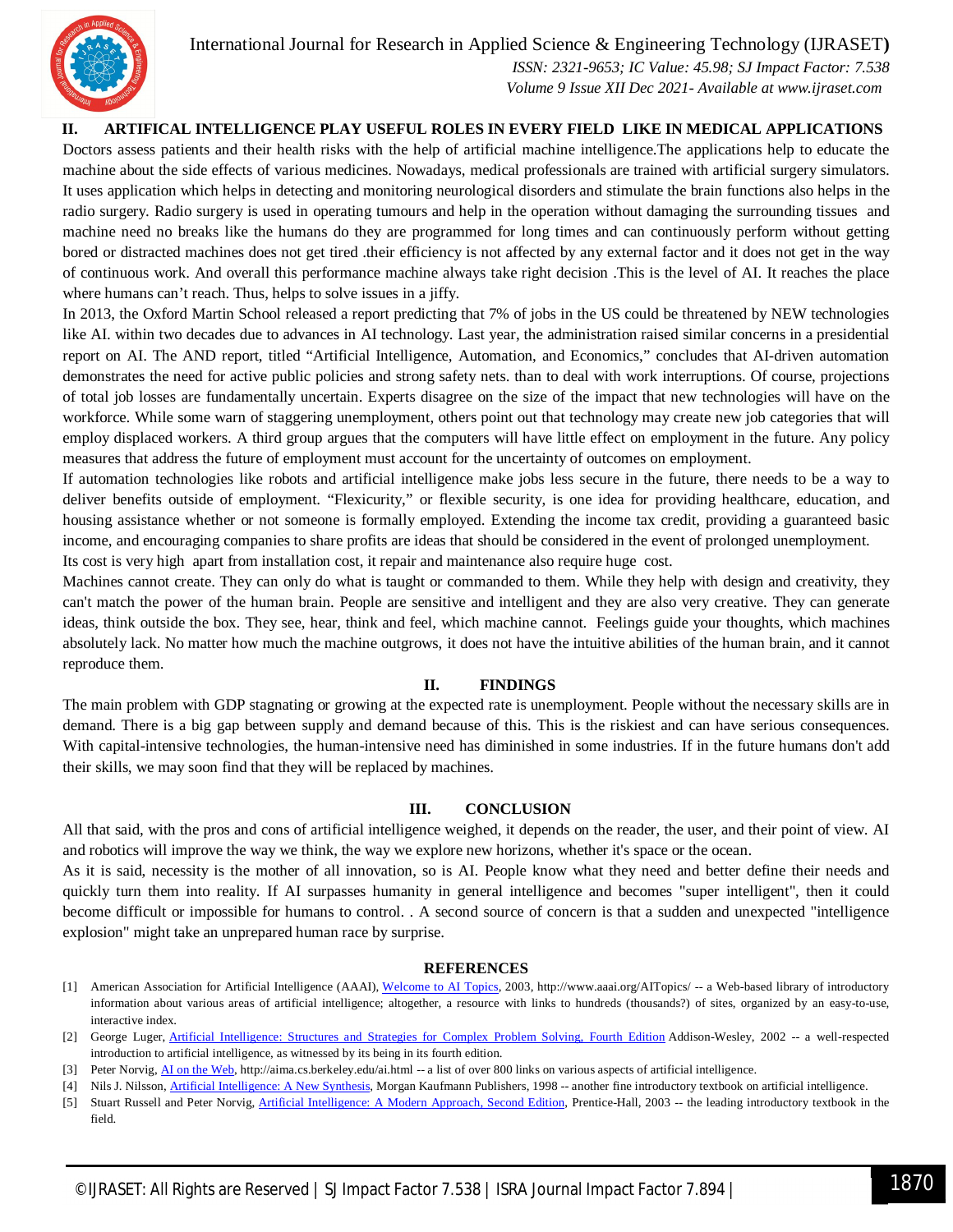

#### International Journal for Research in Applied Science & Engineering Technology (IJRASET**)**  *ISSN: 2321-9653; IC Value: 45.98; SJ Impact Factor: 7.538*

 *Volume 9 Issue XII Dec 2021- Available at www.ijraset.com*

- [6] American Association for Artificial Intelligence, Expert Systems, http://www.aaai.org/AITopics/html/expert.html -- an on-line index of materials, including tutorials on the subject. Highly recommended as a starting point for readings on the subject.
- [7] Virginia Barker and Dennis O'Connor "Expert Systems for Configuration at Digital: XCON and Beyond", Communications of the ACM, Volume 32, Number 3, March 1989, pp. 298-317.
- [8] Daniel Bobrow et al, "Expert Systems: Perils and Promise", Volume 29, Number 9, September 1986, pp. 880-894.
- [9] Joseph Giarratano and Gary Riley, Expert Systems: Principles and Programming, Third Edition Brooks/Cole Publishers, 1998.
- [10] Frederick Hayes-Roth, "The Knowledge-Based Expert System: A Tutorial", IEEE Computer, Volume 18, Number 9, September 1984, pp. 11-28.
- [11] Frederick Hayes-Roth, "Rule-Based Systems", Communications of the ACM, Volume 28, Number 9, September 1985, pp. 921-932.
- [12] Peter Jackson, *Introduction to Expert Systems*, *Third Edition*, Addison-Wesley, 1998.
- [13] Gary Riley, CLIPS: A Tool for Building Expert Systems, 2002. (a Web site that provides software and support for building expert systems; the software is based in standard C for portability)
- [14] Scandia National Laboratories, Jess: the Rule Engine for the Java Platform, 2003. (a Java-based expert system and environment, originally based on CLIPS)
- [15] Henry Walker, Vikram Subramaniam, and Ivan Sykes, "An Expert System to Place Incoming Students in Math and CS Classes", Journal of Computer Science Education, Volume 3, Number 3, 1992, pp. 223-232.